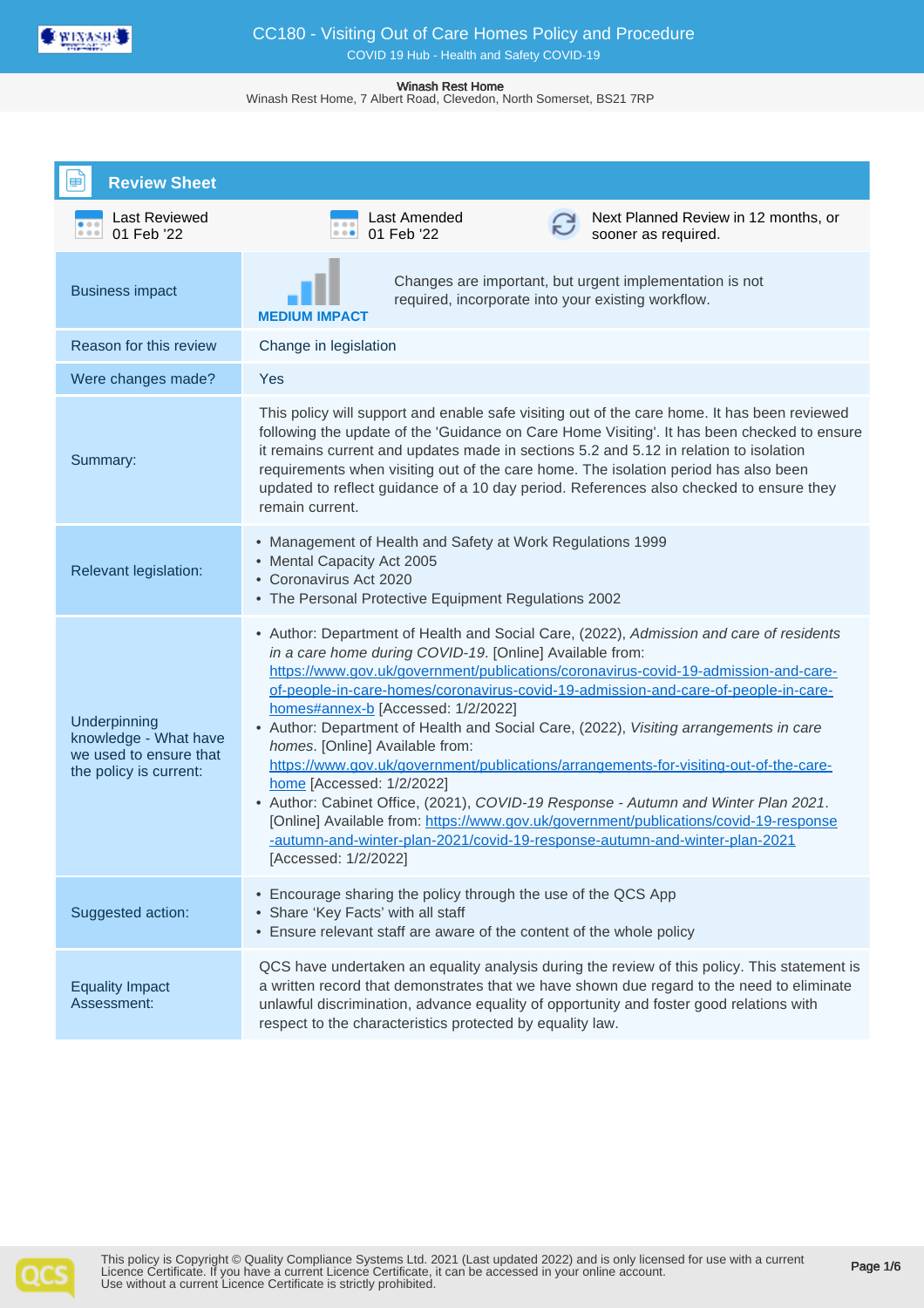

Winash Rest Home, 7 Albert Road, Clevedon, North Somerset, BS21 7RP

# **1. Purpose**

**1.1** To ensure there are clear procedures at Winash Rest Home to support Residents who wish to visit out of Winash Rest Home.

Visits with friends and family that take place in the garden at Winash Rest Home, in other outdoor spaces on the premises of Winash Rest Home or within Winash Rest Home are addressed in the Visitors Policy and Procedure.

**1.2** To support Winash Rest Home in meeting the following Key Lines of Enquiry:

| <b>Key Question</b> | <b>Key Lines of Enguiry</b>                                                                                                                                                |
|---------------------|----------------------------------------------------------------------------------------------------------------------------------------------------------------------------|
| <b>SAFE</b>         | S1: How do systems, processes and practices keep people safe and<br>safeguarded from abuse?                                                                                |
| <b>SAFE</b>         | S5: How well are people protected by the prevention and control of<br>infection?                                                                                           |
| WELL-LED            | W2: Does the governance framework ensure that responsibilities are clear<br>and that quality performance, risks and regulatory requirements are<br>understood and managed? |

**1.3** To meet the legal requirements of the regulated activities that {Winash Rest Home} is registered to provide:

- Management of Health and Safety at Work Regulations 1999
- **Mental Capacity Act 2005**
- Coronavirus Act 2020
- The Personal Protective Equipment Regulations 2002

# **2. Scope**

**2.1** The following roles may be affected by this policy:

- Registered Manager
- Other management
- Care staff
- Activities

**2.2** The following Residents may be affected by this policy:

Residents

**2.3** The following stakeholders may be affected by this policy:

- Nominated Visitor
- Essential Care Provider
- Attorney for Health and Welfare
- Other visitors who are not essential care providers, nominated visitors

# **3. Objectives**

**3.1** To ensure there is clarity on Government guidance regarding visits out of Winash Rest Home, when self-isolation needs to take place and the support and supervision required for the different types of visits out of Winash Rest Home.

This policy is subject to change in line with changes in Government guidance.

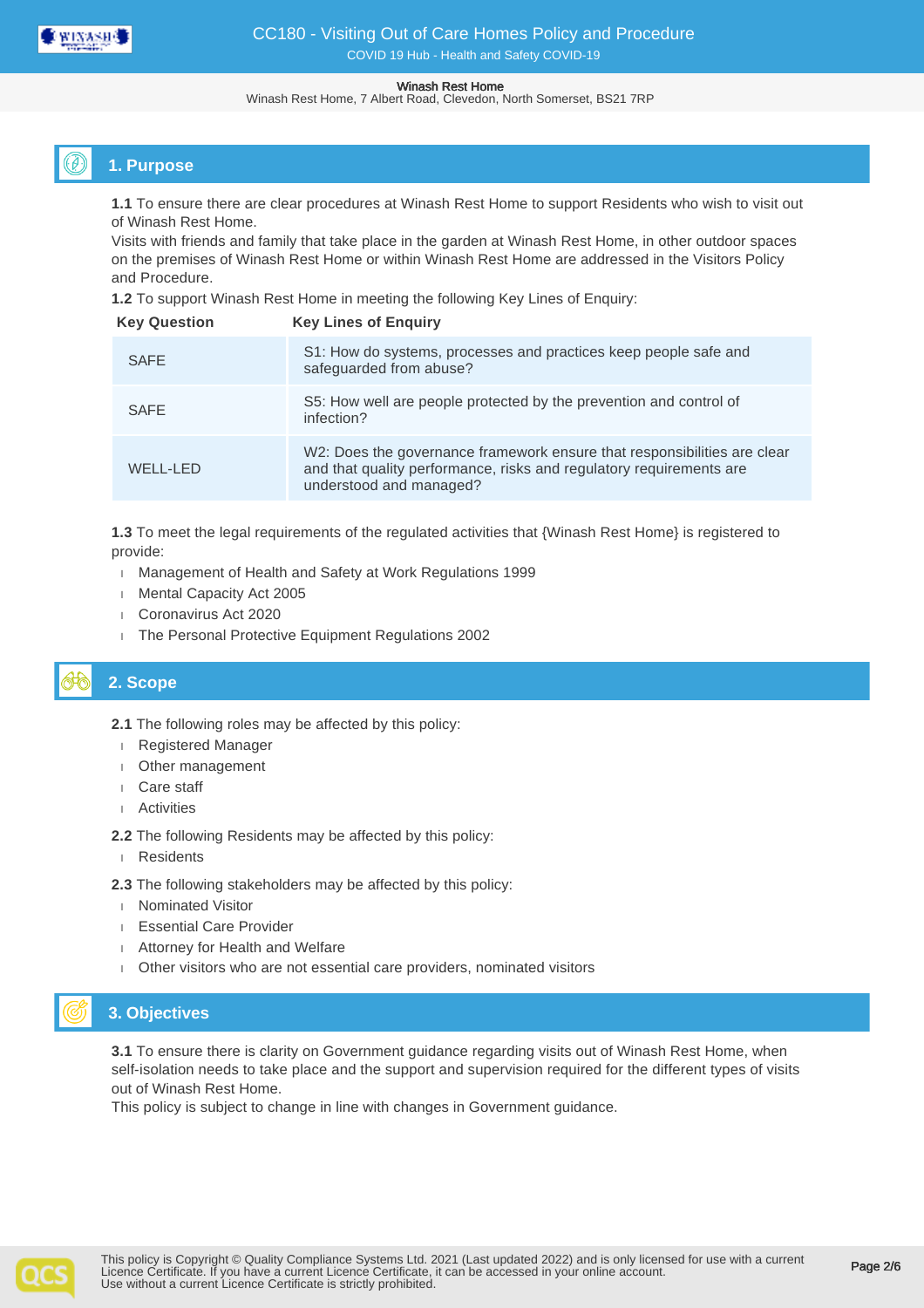

Winash Rest Home, 7 Albert Road, Clevedon, North Somerset, BS21 7RP

# **4. Policy**

**4.1** Winash Rest Home is committed to ensuring the safety and wellbeing of the people it cares for and all its staff. We recognise the impact the COVID-19 pandemic has had on everyone at Winash Rest Home and will ensure that we support Residents to live the lives they choose and have the freedom to meet with friends, relatives and loved ones in line with current national guidance.

# **5. Procedure**

## **5.1 Communication**

The aim of Winash Rest Home is to support Residents to meet safely with their friends and families in line with Government COVID-19 restrictions and guidance. Visiting has been challenging and distressing. Winash Rest Home is aware that media stories do not always reflect the guidance and will ensure that there is clear and compassionate communication with Residents and their loved ones.

## **5.2 Risk Assessments**

Decisions about an individual Resident's visits outside of Winash Rest Home will be taken by the Registered Manager on an individual-by-individual basis with the Resident's personal needs and circumstances considered.

All Residents, regardless of vaccination status, should not normally need to self-isolate following a visit out, but a risk assessment should be completed with consideration given to:

- The number of people involved in the visit (and whether they are 'usual contacts' of the Resident or people they do not usually mix with)
- $I$  If the vaccination status of those involved in the visit is known or not
- Whether those involved in the visit have received a recent negative lateral flow test result
- The characteristics of the setting (for example, enclosed settings would be higher risk than open air settings)

Winash Rest Home will balance this against a consideration of the risks to others in Winash Rest Home in the event that the Resident becomes infected on their visit, and the ability of Winash Rest Home to isolate the Resident on their return, where this is required. Local considerations should also be taken into account, including advice provided by the Local Director of Public Health and Director of Adult Social Care **Services** 

Where the visit outside of Winash Rest Home is considered high risk, such as an unplanned overnight stay in a hospital, the Resident will be required to isolate upon their return. The Resident may still be able to undertake visits outside of Winash Rest Home during the isolation period if:

- A risk assessment by Winash Rest Home shows they can avoid other Residents
- They are not visiting another social care setting
- Consideration is given to the vulnerability of those they will be visiting

## **5.3 COVID-19 Variants of Concern and/or Rising Cases**

Where Winash Rest Home is situated in a local community with high or rapidly rising levels of infection, and/or where there is evidence of variants of concern (VOCs), the Registered Manager will seek additional, local advice from directors of public health before agreeing to visits out of the home that do not require self-isolation.

## **5.4 Care Plan**

Things to be considered within the Care Plan ahead of any visits away from Winash Rest Home include:

- The nature of the planned visit, the intended activities and where the Resident will be spending time. Some types of visits are inherently safer, such as visiting outdoor or well-ventilated spaces. Some are inherently riskier – such as indoor public spaces where other people will be present – and should be avoided. The number of different locations visited should be minimised
- The support needs that the Resident may have during the visit, and whether the Resident will need to be accompanied by a staff member, carer, family member or friend. Wherever possible those accompanying the Resident should have received a negative lateral flow test on the day
- $\Box$  How the Resident will be supported to follow good infection control practice including social distancing, hand hygiene and face coverings – and whether the Resident's needs are likely to impact their ability

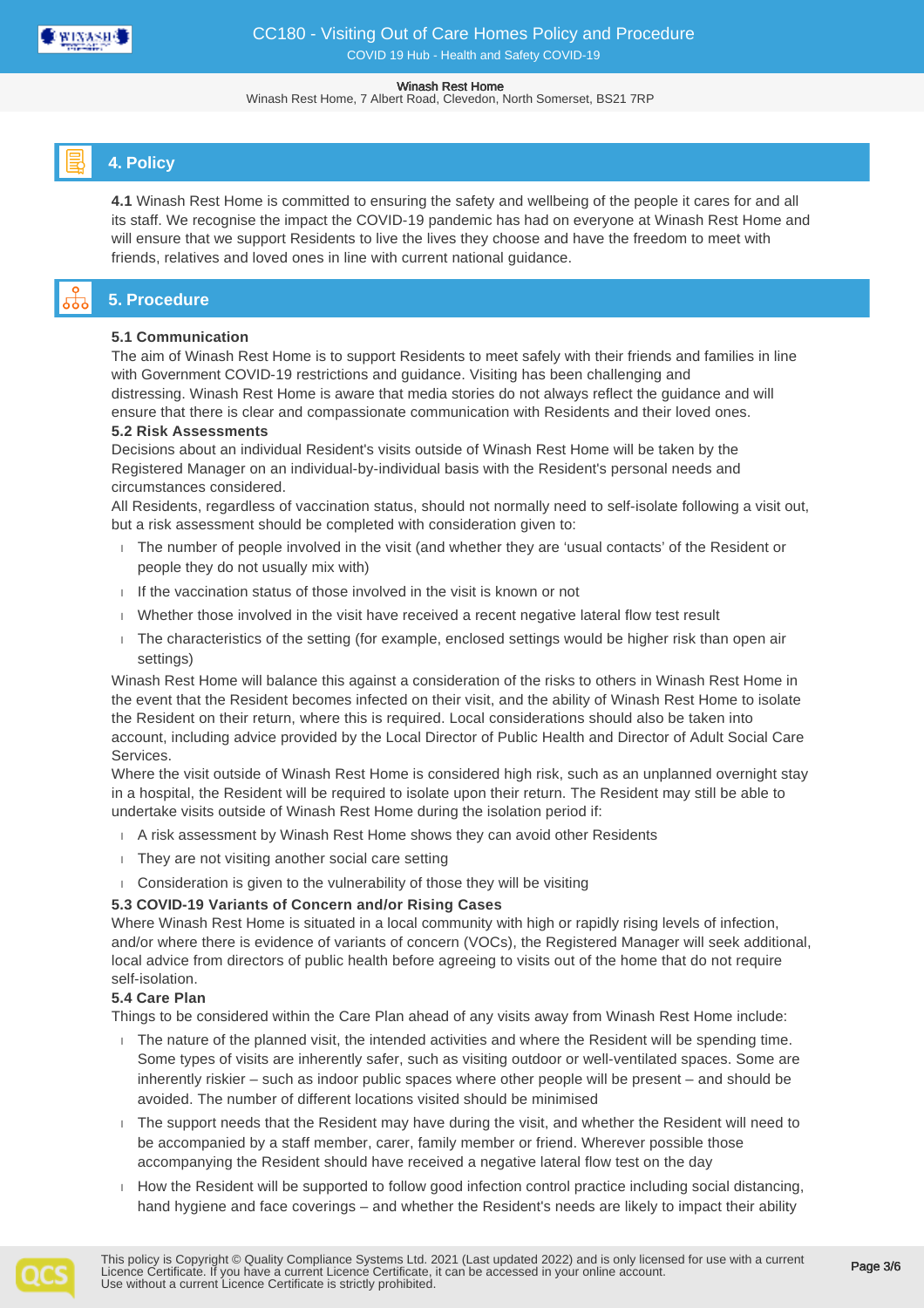

Winash Rest Home, 7 Albert Road, Clevedon, North Somerset, BS21 7RP

to do so

Transport for the visit, which should avoid exposing the Resident to those outside the household they are visiting, for instance by [travelling in a family car or private taxi](https://www.gov.uk/guidance/coronavirus-covid-19-safer-travel-guidance-for-passengers)

**5.5** The number of people the Resident has contact with must be kept to a minimum, where possible (and to those who have completed a lateral flow test).

**5.6** To support safe visits out of care homes, the necessary precautions in relation to COVID-19 should be followed which include:

- If appropriate, Residents being accompanied by:
	- A member of staff at Winash Rest Home
	- Their essential care giver
- Residents avoiding crowded places
- Residents avoiding people they do not usually spend time with regularly
- Residents avoiding using public transport where possible, especially at peak times. Travelling in a family car or private taxi is an acceptable alternative
- Care Workers being provided with the correct PPE to support the visit where they are accompanying the Resident and required to undertake care. The means the safe storage and disposal of PPE should also be considered
- Vaccination against COVID-19 will reduce the transmission and it is strongly recommended that visitors and Residents take the opportunity to be vaccinated where possible, including any booster vaccinations

**5.7** If a visit out does take place, all members of the household involved in the visit must have had a negative result from a COVID-19 test, taken immediately preceding the visit out (they should also be free of any COVID-19 symptoms, and if they have previously tested positive, have completed the necessary isolation period). The test could be taken when the family comes to Winash Rest Home to collect the Resident for the visit. Winash Rest Home will make use of the lateral flow devices they have been supplied with for this purpose.

If a member of the household involved in the visit tests positive, the visit cannot go ahead. The individual with the positive test should immediately [self-isolate in line with current Government guidance.](https://www.gov.uk/government/publications/covid-19-stay-at-home-guidance/stay-at-home-guidance-for-households-with-possible-coronavirus-covid-19-infection)

The Resident and anyone accompanying them, such as a member of staff, must also be tested immediately before their visit out of Winash Rest Home with a lateral flow device (LFD), and if the result is positive, the visit should not go ahead.

The Resident should be immediately isolated in Winash Rest Home and contact with the local health protection team should be made urgently. The member of staff should also follow self-isolation guidelines. There is separate *[guidance on regular testing for care home residents](https://www.gov.uk/government/publications/coronavirus-covid-19-testing-in-adult-care-homes)*, including advice where the Resident has previously tested positive within 90 days.

Where the Resident is visiting out to somewhere with an existing testing regime, such as a day centre, then they should participate in the relevant testing regime for that organisation where possible.

During the course of a visit, the Resident and those they are visiting are advised to maintain social distancing, wash hands regularly, let plenty of fresh air into rooms by opening windows and doors, and wear a face covering where required.

**5.8** While on the visit out of Winash Rest Home, Residents must follow all [national coronavirus](https://www.gov.uk/coronavirus)  [restrictions](https://www.gov.uk/coronavirus) that apply at the time, relating to gathering and household mixing.

For the purposes of following national coronavirus restrictions, Winash Rest Home is considered to be one household. While the regulations do create some situations in which a Resident could technically form a support bubble with another household, this is not recommended.

## **5.9 Visits Away from Winash Rest Home**

Some activities which present a low risk for Residents may include:

- Medical appointments, excluding overnight stays in hospital
- Visiting day centres, places of worship and other activities to maintain an individual's health and wellbeing
- Attending educational settings
- Going to work
- Overnight stays with family or friends

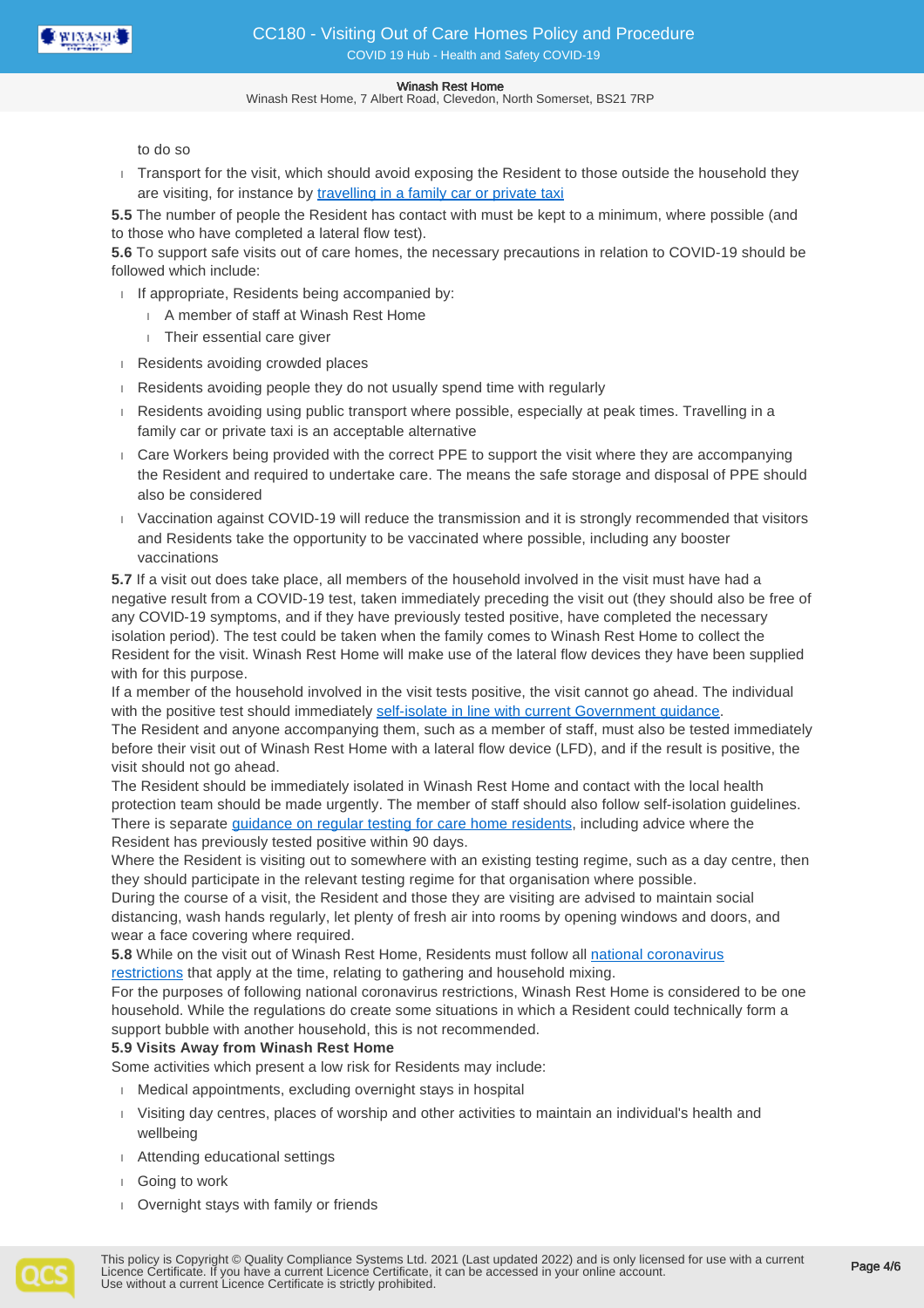

Winash Rest Home, 7 Albert Road, Clevedon, North Somerset, BS21 7RP

### **5.10 Travel Abroad**

Residents are advised to limit the amount of international travel they undertake even if they are fully vaccinated. Where they do travel the correct guidance must be followed, further information can be found [here.](https://www.gov.uk/foreign-travel-advice)

## **5.11 Voting and Leaving Winash Rest Home**

Where the visit out of Winash Rest Home includes visiting a polling station, the following additional measures must be in place:

- Residents must be accompanied to the polling station by a member of staff from Winash Rest Home to help facilitate a safe journey
- Residents (and staff accompanying them) must adhere to all social distancing measures in place at the polling station

Where Residents are registered to vote, Winash Rest Home will take all reasonable steps to support them to do so.

An emergency proxy vote can be obtained by 5pm on polling day if adhering to coronavirus advice/guidance would prevent a Resident from going to the polling station. This would be the case where a Resident has tested positive for COVID-19, or there has been an outbreak in Winash Rest Home.

## **5.12 Returning from a Visit**

When the Resident returns to Winash Rest Home following the visit, they will be supported to return without the need to self-isolate and will adhere to the required testing regime, where it is deemed a low risk visit and they are fully vaccinated.

For those Residents returning from a high-risk visit, such as an unplanned hospital stay or Residents that have not had at least 2 doses of the vaccine, and are not exempt from vaccination, must self-isolate for a maximum of 10 days upon their return.

Isolation may be ended early for Residents who can undertake lateral flow testing, if the Residents are:

- Vaccinated (with their primary dose and any eligible booster dose) by taking a lateral flow test on day 4, 5 and 6, following their return to Winash Rest Home (day 0), and, where this is negative, they can end isolation
- Unvaccinated they should take a lateral flow test on day  $6, 7$  and  $8,$  and, if negative, can end isolation

Where Residents cannot undertake a test, they must self-isolate for 10 days.

During the period of isolation within Winash Rest Home, the Resident may still be able to undertake visits outside of Winash Rest Home if:

- A risk assessment by Winash Rest Home shows they can avoid other Residents
- They are not visiting another social care setting
- Consideration is given to the vulnerability of those they will be visiting

At the end of the isolation period, assuming the Resident shows no symptoms, the Resident may return to the general community in Winash Rest Home.

## **5.13 In the Event of an Outbreak in Winash Rest Home**

In the event of an outbreak, all movements in and out of a setting will be minimised as far as possible and limited to exceptional circumstances only, such as to visit a friend or a relative at the end of their life. These restrictions will continue until the outbreak has been brought under control and Winash Rest Home has recovered – at this point outward visiting may be restarted but with the usual infection prevention and control measures and any enhancements required due to any risks identified following the recent outbreak.

# **6. Definitions**

## **6.1 Outbreak**

 An outbreak is defined as 2 or more confirmed cases of COVID-19 or clinically suspected cases of COVID-19 among individuals associated with a specific setting with onset dates within 14 days